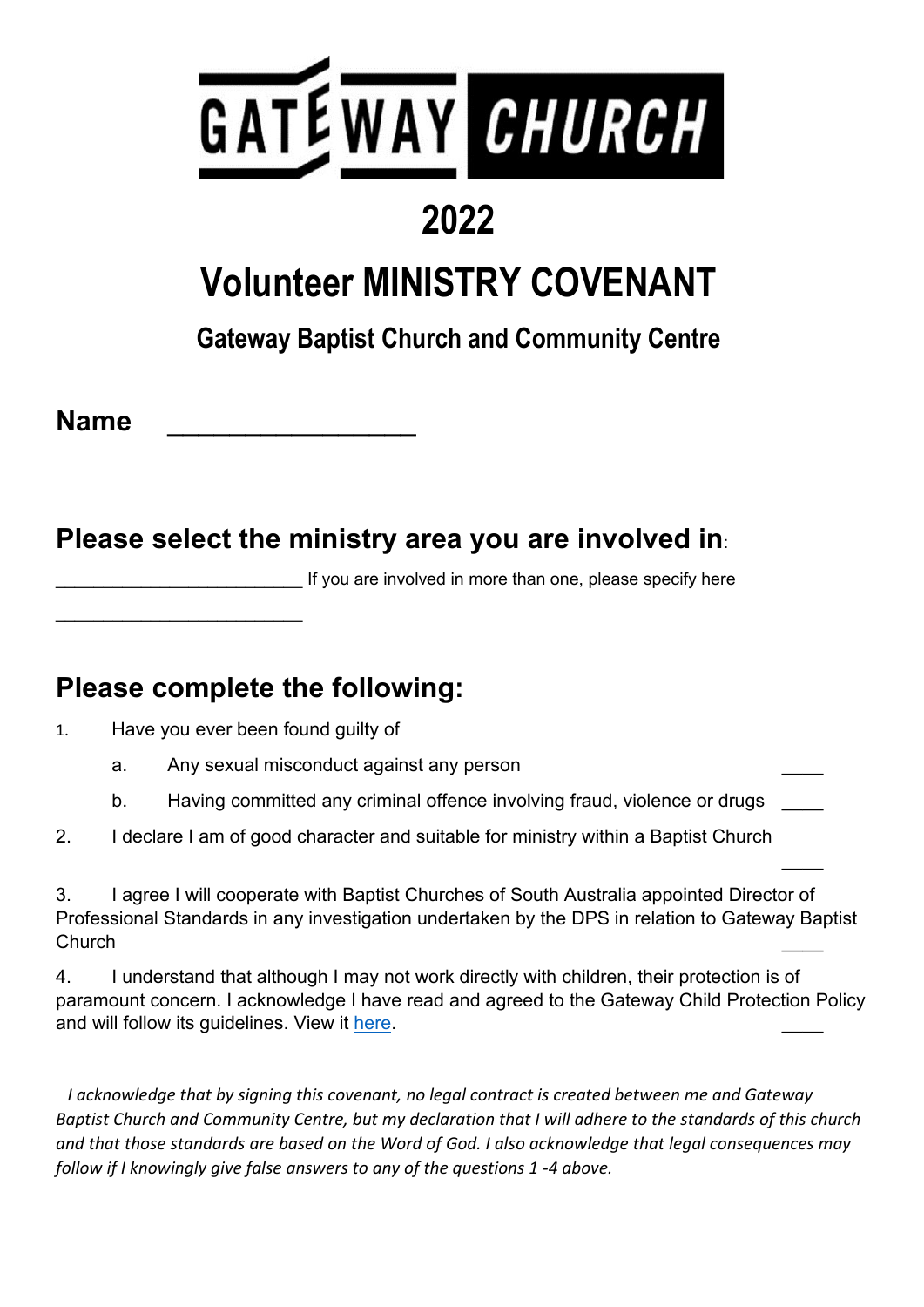| Signature        |  |  |  |  |
|------------------|--|--|--|--|
| <b>Full Name</b> |  |  |  |  |
| Address          |  |  |  |  |
| Email            |  |  |  |  |
| Mobile           |  |  |  |  |
| Please Read      |  |  |  |  |

# **Gateway Baptist Statement of Faith**

1. Jesus Christ, our Lord and Saviour, is the sole and absolute authority in all matters of faith and practice. These are revealed in and through the divinely inspired Scriptures, both Old and New Testament. *(2 Tim 3:16, John1:1)*

In worship of Jesus our Lord and in accordance with the Holy Scripture, this Church declares its belief in:

- a. The Triune God: Father, Son and Holy Spirit and their love for all creation. *(Matt 28:19, 2 Cor 13:14)*
- b. The creation and the fall of man as recorded in Genesis, and the Divine Sovereignty of God as the Creator and Sustainer of the universe. *(Rev 4:11, Col 1:16)*
- c. The Lord Jesus Christ, the Saviour of men, conceived by the Holy Spirit, born of the Virgin Mary, God manifest in the flesh. *(Luke 1:26-35; John 1:14-18, Isa 7:14, 9:6)*
- d. That all people are created in God's image and all have sinned. *(Rom 5:12, 18)*
- e. The perfect life and atoning death of our Lord Jesus Christ, who was raised from the dead and ascended to the position of all authority of power for our salvation. *(1 Cor 15:1-4, Rom 4:25)*
- f. The convincing and regenerating work of the Holy Spirit, who causes sinful people to understand their lost condition, repent and believe in Jesus Christ as Saviour and Lord. *(Eph 2:8-9)*
- g. That all Christians are to live a Holy Spirit empowered life in accordance with the scriptures and not to be influenced by the standards of the world. *(Heb 12:14, 2 Cor 6:14, 2 Cor 6:17, 2 Cor 7:1, Eph 5:18)*
- h. The return in person of Jesus Christ in power and glory, and His judgement of all people. *(John 14:2-3, 1 Thes 4:13-18)*
- i. The eternal life for believers (John 5:24, 3:16), and eternal punishment for the unbelievers.

*(Mark 9:43-48, 2 Thes 1:9, Rev 20:1-15)*

- j. Marriage as a union between a man and woman as ordained by God. *(Gen 2:24, 1 Cor 7:1-16, Mark 10:6-9)*
- k. The reality of the devil and his defeat at the Cross. *(Matt 25:41, Heb 2:14-15)*